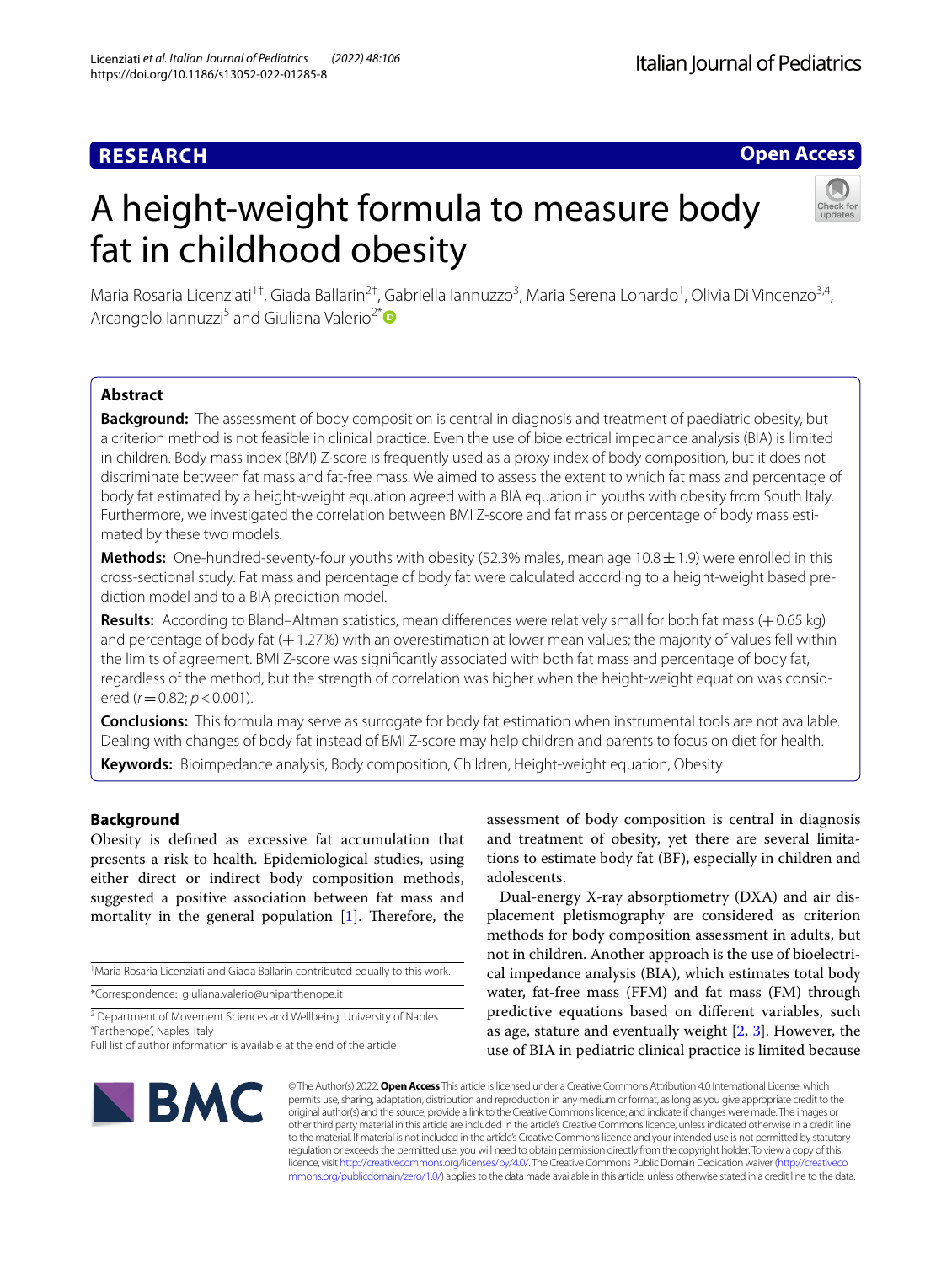it requires a specialised staf, standard conditions and a relative collaboration of the patients  $[4]$  $[4]$ . Therefore, several methods have been developed to assess adiposity from equations based on anthropometric measurements, such as weight and height, which are practical, repeatable and less infuenced by the operators [\[5](#page-6-4)]. In this direction, body mass index (BMI) has been recommended to evaluate overweight and obesity in healthcare or clinical settings. Despite many strengths, BMI has some limitations because FM and FFM can difer among subjects with the same BMI [\[3](#page-6-2)]. Moreover, BMI is a sex and age related measurement, therefore BMI-for-age percentile or its equivalent (BMI Z-score) are the main tools used for the diagnosis of overweight and obesity [[2](#page-6-1)].

BMI Z-score is frequently used as a proxy index of body composition also in follow-up studies [\[4](#page-6-3)]. However, it is of difficult interpretation for non-professionals, such as parents, and its meaning is not directly attributed to BF. In addition, BMI z-score is fattened at very high BMI values, leading to erroneous conclusions when considering variations over time [[5–](#page-6-4)[7\]](#page-6-5). BMI and BMI Z-score may not refect changes in body composition in children and adolescents because body proportions and BF levels change during growth in a non-linear manner. For this reason, other anthropometric equations have been proposed to estimate FM%. For instance, some Authors tested diferent exponential numbers in the denominator of the weight/height formula [[8\]](#page-6-6). In particular, the triponderal mass index (weight/height $^3$ ) was more accurate than BMI for estimating BF levels in diferent pediatric populations [[9,](#page-6-7) [10](#page-6-8)].

Recently, Hudda et al. developed a 'height–weight equation' to calculate FM in children and adolescents, which was validated against deuterium dilution in a large multi-ethnic dataset of UK children of diferent ethnic groups.  $[11]$  $[11]$ . This equation had a very high predictive ability, yielding a mean diference between observed and predicted fat mass of−1.29 kg (95% confdence interval−1.62 to−0.96 kg). Furthermore, using the deuterium dilution method as a reference standard, this model provided estimates of FM as accurate as those yielded by DXA and BIA  $[12]$  $[12]$ . This equation considers also ethnicity as a predictor variable, distinguishing children of diferent ethnic origins. In a previous study, we found that FM estimated by the Hudda's equation was independently associated with subclinical atherosclerosis in an Italian sample of children and adolescents with obesity [\[13](#page-6-11)].

Considering the interest toward a simple and feasible method to estimate BF, we aimed to assess the extent to which FM and percentage of BF (BF%) agreed by comparing two feasible methods to estimate BF, namely the height-weight equation by Hudda et al. and a BIA model in a sample of children and adolescents with obesity living in South Italy. As secondary outcome, we compared the correlation between BMI Z-score, and FM or BF% estimated by these two models.

#### **Methods**

This retrospective study involved 174 Italian children and adolescents with obesity (52.3% males, mean age 10.8, range age 7–15 years) consecutively admitted for a frst visit to the Obesity Unity, Santobono Pausilipon Children Hospital in Naples, Italy, from April 2017 to December 2017. To be included in the study the following criteria were considered: age 4–15 years, diagnosis of primary obesity, no previous weight loss treatment. Overweight, participation to competitive sports, assumption of medications that may afect body weight, or genetic, endocrine and iatrogenic causes of obesity were exclusion criteria. The institutional review board approved the clinical protocol and written informed consent for all procedures was obtained from all the children and/or their parents or legal guardians before the enrolment.

#### **Anthropometry, pubertal and lifestyle assessment**

Anthropometric measurements were assessed by the same investigator, specifcally trained. Standing height was determined by a Harpenden Stadiometer (Holtain Limited, Crymych, Dyfed, UK). Body weight was measured to the nearest 0.1 kg, by using standard equipment. BMI was calculated as weight divided for height<sup>2</sup> (kg/ m<sup>2</sup>). The WHO standards for age-and sex-specific BMI percentiles were used for calculating the BMI standard deviation score (SDS). Obesity was defned by BMI Z-score  $>2$  [[14\]](#page-6-12). Pubertal stage was assessed by a paediatrician. Prepubertal stage was defned by Tanner Stage I of breast development in girls and testicular volume in boys  $[15]$  $[15]$ .

Lifestyle was assessed by questionnaire and included information about participation in competitive or recreational sports in the previous 6 months (yes/not) and the weekly hours of training.

#### **Bioelectrical impedance analysis**

BIA on the whole body (BIA 101 RJL, Akern, Florence Italy) was performed by the same investigator in standardized conditions: ambient temperature between 23–25 °C, fast>3 h, empty bladder, and supine position for 10 min. Participants were asked to lie down with their legs and arms slightly abducted to ensure no contact between body segments. The measuring electrodes were placed on the anterior surface of the wrist and ankle, and the injecting electrodes on the dorsal surface of the hand and the foot, respectively [[16\]](#page-6-14).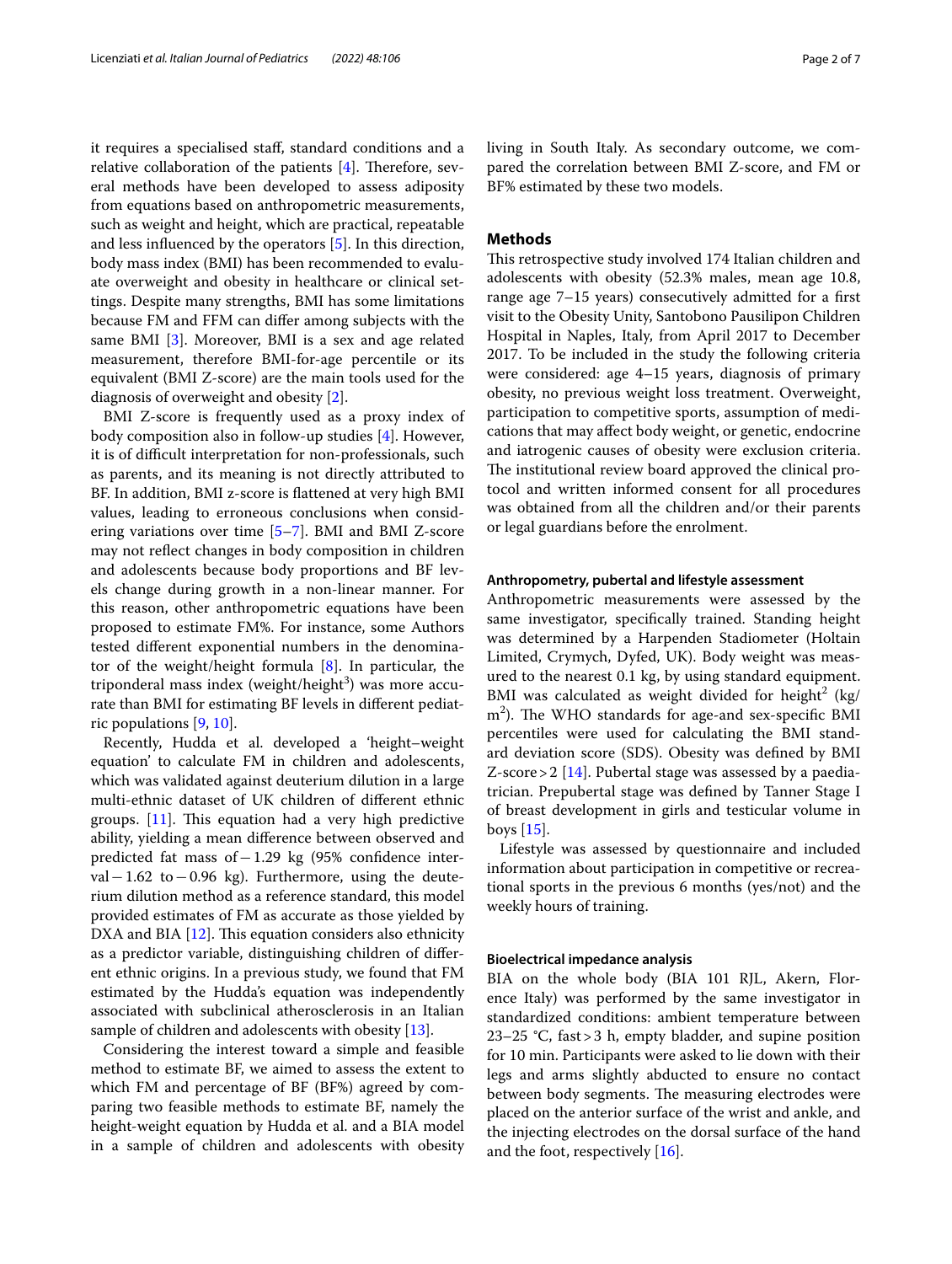#### **Body composition calculations**

FM was calculated according to the height-and-weightbased prediction model, as suggested by Hudda et al. [[11](#page-6-9)] and to the BIA prediction model, as suggested by Horlick et al. [[17](#page-6-15)].

According to Hudda et al. [\[11](#page-6-9)] the following equation was used:

expressed as untransformed values. Continuous variables were described as mean $\pm$ SD. Unpaired and paired student's T-tests were used to compare means between boys and girls and within the same sex. Diferences between the two estimation methods were normally distributed. Thus, Bland–Altman statistics  $[18]$  $[18]$  was used to compare the two models of FM and BF%. General linear model was performed to exclude any interactions between mean

```
FM (kg) = Weight \sqrt{^\sim} exp [0.3073 × height<sup>2</sup> − 10.0155 × weight<sup>-1</sup> + 0.004571 × weight + 0.01408 × BA − 0.06509 × SA − 0.02624 × AO
                                      - 0.01745 × other - 0.9180 × ln(age) + 0.6488 × age<sup>0.5</sup> + 0.04723 × sex + 2.8055]
```
 $exp = exponential$  function;  $ln = natural$  logarithmic transformation; score 1 if child is of black (BA), south Asian (SA), other Asian (AO), or other (other) ethnic origins and score=0 if not;  $sex=1$  for male and  $sex=0$  for female.

For the BIA estimation model, the following equation, previously validated in children aged 4–18 years by Horlick et al. [\[17](#page-6-15)], was used:

diferences of the selected equations and gender or gender and age. Unadjusted and adjusted linear regression models were performed between the diferences of the two methods and their corresponding averages. Partial correlation adjusted for gender, age and prepubertal stage was performed to compare the association between weekly hours of sports participation or BMI Z-score and FM or BF% estimated by the two diferent equations.

FM – BIA(kg) = weight  $V^{\prime\prime}$  [3.474 + 0.459 x height<sup>2</sup> /R + 0.064 x weight] / [0.769 – 0.009 x age – 0.016 x sex]

 $R =$ electrical resistance; sex = 1 for male and sex = 0 for female.

BF% was calculated for both equations as FM/ weight  $\times$  100.

#### **Statistical analyses**

Statistical Package for Social Sciences (version 26.0, SPSS, Inc., Chicago, Illinois) was used for statistical analyses. The Shapiro–Wilk test was performed to assess the normal distribution of the variables. Data not normally distributed were logarithmically transformed before analyses; for clarity of interpretation, results are

#### **Results**

General characteristics of the study group as a whole or stratifed by gender are shown in Table [1](#page-2-0). No statistical diferences were found for age, weight and stature, while BMI-Z score was signifcantly higher in boys than girls. BF% was signifcantly higher in girls than boys regardless the method used to assess the body composition, while there was no signifcant diference in FM. Only 37% of girls and 49% of boys participated in recreational sports. FM and BF% signifcantly difered between the two methods in girls, while no statistical diferences were found in boys.

<span id="page-2-0"></span>

|  | Table 1 Demographic, anthropometric and body composition data in the study sample considered as a whole or stratified by gender |  |  |  |
|--|---------------------------------------------------------------------------------------------------------------------------------|--|--|--|
|  |                                                                                                                                 |  |  |  |

|                                      | Total $(n=174)$  | Boys $(n=91)$    | Girls $(n=83)$         | $p^*$   |
|--------------------------------------|------------------|------------------|------------------------|---------|
| Age (yrs)                            | $10.8 \pm 1.9$   | $10.9 \pm 1.9$   | $10.7 \pm 1.9$         | 0.558   |
| Weight (kg)                          | $70.2 \pm 16.5$  | $70.6 \pm 16.5$  | $69.9 + 16.6$          | 0.794   |
| Prepubertal/pubertal%                | 43.5/56.5        | 54.2/45.8        | 33.3/66.7              | 0.011   |
| Stature (cm)                         | $148.4 \pm 11.3$ | $149.4 \pm 11.3$ | $147.2 \pm 11.2$       | 0.194   |
| Body Mass Index (kg/m <sup>2</sup> ) | $31.5 \pm 3.8$   | $31.1 \pm 3.4$   | $31.8 \pm 4.2$         | 0.243   |
| Body Mass Index Z-score              | $3.6 \pm 0.7$    | $3.7 \pm 0.6$    | $3.4 \pm 0.7$          | 0.004   |
| Fat mass height-weight equation (kg) | $31.3 \pm 8.1$   | $30.2 \pm 7.3$   | $32.5 \pm 8.8^a$       | 0.060   |
| Fat mass $_{RIA}$ (kg)               | $30.7 \pm 9.0$   | $30.0 \pm 8.6$   | $31.4 \pm 9.5^{b}$     | 0.296   |
| Body fat height-weight equation (%)  | $44.4 \pm 3.5$   | $42.8 \pm 2.6$   | $46.3 \pm 3.4^{\circ}$ | < 0.001 |
| Body fat $_{RIA}$ (%)                | $43.2 \pm 4.8$   | $42.1 \pm 4.3$   | $44.4 \pm 5.1^{b}$     | 0.002   |

a vs  $b = p < 0.001$  within girls

\* diferences between genders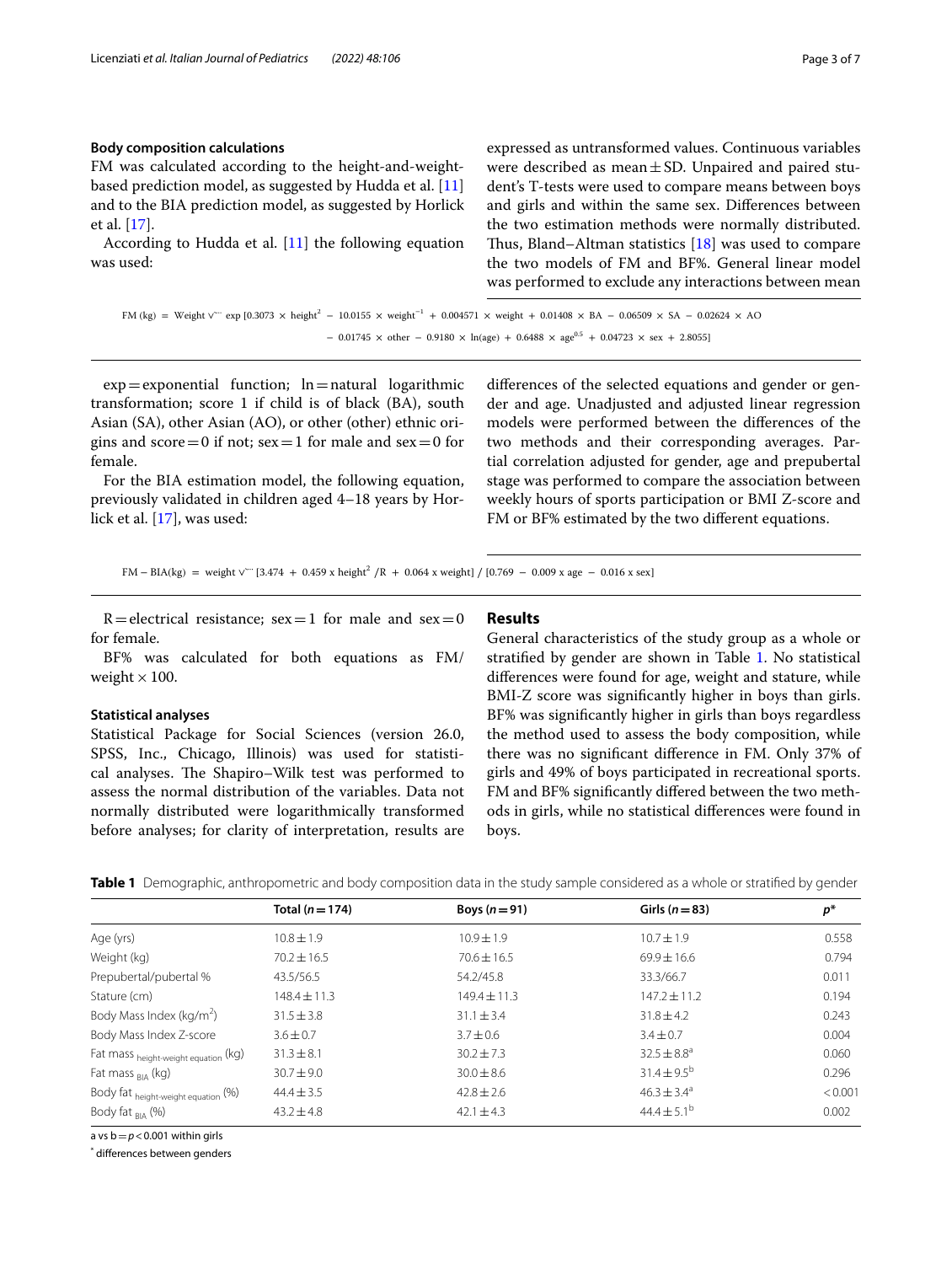Partial correlation analysis did not show any signifcant relationship between weekly hours of sports and FM or %BF, adjusting for sex, age and prepubertal stage (FM height-weight equation  $r -0.076$ , %BF height-weight equation  $r -0.156$ ;  $\overline{FM}_{BIA}$  r -0.042; %BF<sub>BIA</sub> r -0.048).

Bland–Altman analysis was performed in the whole study group. The agreements of FM or BF% estimated by the two methods are shown as plots (Figs. [1](#page-3-0) and [2\)](#page-4-0), while statistics was synthetized in Table [2.](#page-4-1) The mean differences were relatively small for both FM and BF% and the majority of values fell within the upper and lower limits of agreement. Specifcally, the averages of the diferences in FM or BF% were positive and signifcantly diferent from 0 in the comparison of both equations (Table [2\)](#page-4-1). Of note, a systematic error was more evident in BF% diferences with an overestimation at lower mean values.

Compared to unadjusted coefficients of correlations, partial correlation analysis adjusted for gender, age and prepubertal stage showed a stronger negative correlation between diferences and averages in both FM and BF% (Table [2](#page-4-1)).

Partial correlation adjusted by gender, age and prepubertal stage between BMI Z-score and FM or BF% esti-mated by different equations is shown in Table [3](#page-4-2). BMI Z-score was signifcantly associated both with absolute and relative FM distribution estimated with either method. However, the relationship was greatly higher when the height-weight equation was used.

#### **Discussion**

The present study found a fair agreement in the estimation of BF between a height-weight equation [\[11\]](#page-6-9) and a validated model of body composition assessment based on BIA [\[17](#page-6-15)] in a sample of children and adolescents with obesity living in South Italy. As far as we know, few studies have compared anthropometric estimation of body composition to BIA equation [[12\]](#page-6-10), while a robust body of literature exists on the comparison of anthropometric or BIA equation with DXA or air displacement pletismography [\[19](#page-6-17)].

Recently, Hudda et al. proposed a 'height–weight equation' to estimate FM in children and adolescents, which was validated against to deuterium dilution  $[11]$  $[11]$ ; this equation provided FM estimation at least as accurate as DXA and BIA [[12\]](#page-6-10). In a retrospective study performed in a Danish cohort, FM estimated by this height-weight equation at 10 or 13 years was associated with adult risk of type 2 diabetes between 30 and 70 years better than childhood weight  $[20]$ . Furthermore, FM estimated by this equation was independently associated with subclinical atherosclerosis [[13\]](#page-6-11) and showed a good ability for detection of metabolic syndrome in Italian children and adolescents [\[21](#page-6-19)].

The present study provides further insights by comparing the extent to which FM and BF% estimated by the Hudda's prediction agreed with another feasible model based on BIA in a clinical sample of

<span id="page-3-0"></span>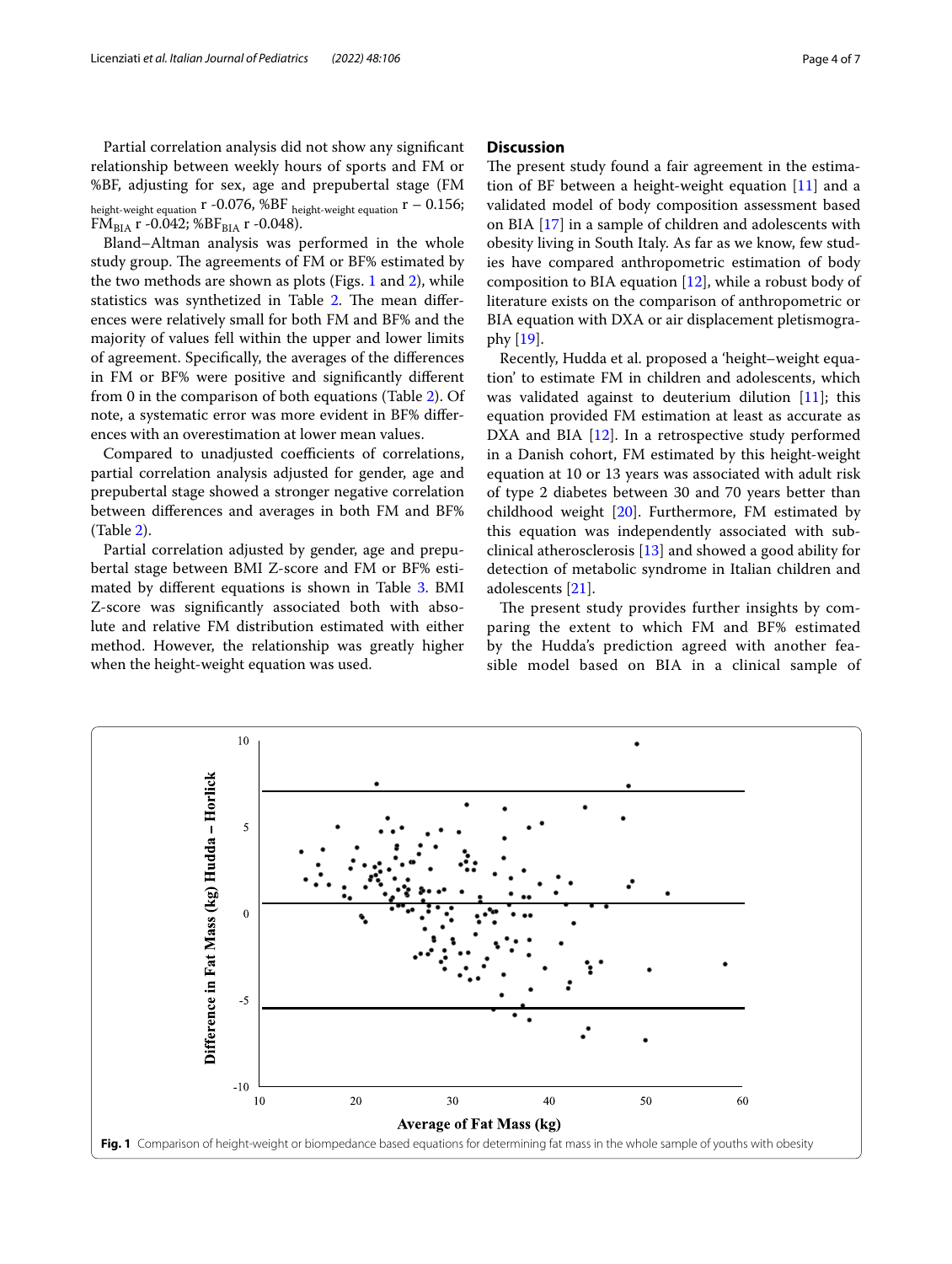

<span id="page-4-1"></span><span id="page-4-0"></span>**Table 2** Bland–Altman statistics, correlation and partial correlation in the study sample

|             | Mean<br>difference | confidence<br>intervals for<br>95% limits of<br>agreement | R                    | r adjusted for<br>gender, age and<br>pubertal status |
|-------------|--------------------|-----------------------------------------------------------|----------------------|------------------------------------------------------|
| $\wedge$ FM | $0.65*$            | $-5.2: +6.5$                                              | $-0.310**$ $-0.174*$ |                                                      |
| A BF% 1.27* |                    | $-6.8: +9.4$                                              |                      | $-0.376***$ $-0.470**$                               |
|             |                    |                                                           |                      |                                                      |

*FM* Fat mass, *BF%* Percentage of body fat

Δ=diferences between height-weight equation and bioimpedance equation

 $p < 0.001$  (mean differences vs. 0)

 $p$  < 0.001

 $p$  < 0.04

<span id="page-4-2"></span>

|  | <b>Table 3</b> Partial correlation adjusted by gender, age and |  |  |  |
|--|----------------------------------------------------------------|--|--|--|
|  | prepubertal stage in the study sample                          |  |  |  |

|                                      | <b>BMI Z-score</b> |         |
|--------------------------------------|--------------------|---------|
| Fat mass height-weight equation (kg) | 0.837              | < 0.001 |
| Fat mass $_{RIA}$ (kg)               | 0.718              | < 0.001 |
| Body fat height-weight equation (%)  | 0.837              | < 0.001 |
| Body fat $_{RIA}$ (%)                | 0.505              | < 0.001 |

*BIA* Bioimpedance analysis

Italian youths with obesity. Both equations revealed the expected gender diferences in body composition. However, the height-weight equation provided slightly higher values of FM and BF% compared to the BIA method in girls, while no signifcant diferences were found in boys. By using the Bland–Altman analysis we found a diference between the two methods of only 0.65 kg in the estimation of FM and 1.27% in the estimation of BF%. Considering as ideal an agreement of zero diference between measurements, the comparison between the two methods is acceptable. Yet, the height-weight equation overestimated the amount of FM or BF% at lower mean values compared to the BIA equation, even after controlling by gender, age and prepubertal stage. Since measures of BF in children are dependent on individual characteristics (such as age, height, gender and pubertal status), diferences are expected when body composition is estimated with diferent methods. Indeed, errors in estimation of FM using BIA and DXA were demonstrated by Reilly et al. [[22](#page-6-20)] in a sample of normal weight children, and by Lazzer et al. [[23\]](#page-6-21) in a sample of youths with severe obesity. Furthermore, Hudda et al. [[12\]](#page-6-10) demonstrated that the accuracy of DXA and BIA assessments in paediatric age varied considerably in children across the range of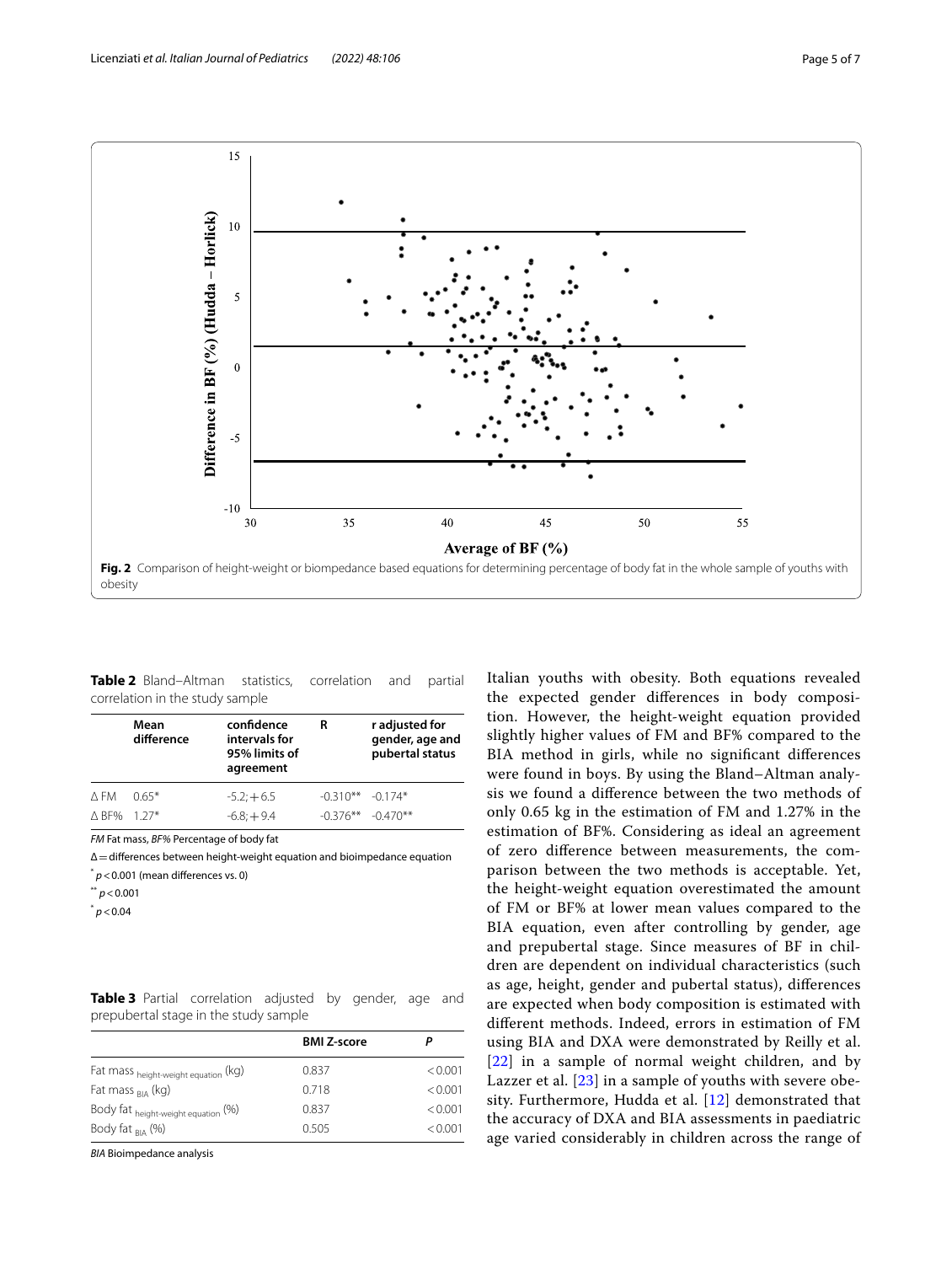FM values, with DXA overestimating FM at higher levels and underestimating at lower levels.

As secondary outcome, we found a greater relationship between BMI Z-score and FM or BF% as estimated by the height–weight equation than the BIA prediction model, after adjusting for gender, age and prepubertal stage. As far as we know, only Calcaterra et al. have assessed the correlation between the height-weight equation with other indices of obesity, such as BMI  $(r=0.69, p<0.001)$ , waist circumference  $(r=0.32, p<0.01)$  [\[21](#page-6-19)].

A recent systematic review reported that BMI Z-score was more frequently used than BMI or BMI percentage (24%, 9% and 13%, respectively) to assess weight loss in paediatric obesity; DXA or BIA were by far underreported  $(5\%$  and  $1\%$  respectively) [\[4](#page-6-3)]. The BMI Z-score is a measure of relative weight adjusted for child age and sex, used to classify overweight and obesity and to monitor weight loss, but the information associated to this index is difficult to explain to parents and children. A practical application of the height-weight equation compared to BMI Z-score is shown in the Supplementary [table](#page-5-0). Two examples are presented, showing either 3.0 kg of weight increase or 1.0 kg of weight loss after 6 months of treatment in a 10.5 year-old boy with a linear growth of+3 cm. In both cases a reduction of BMI Z-score above 0.25 was hypothesized, an amount that has been deemed to be efective in reducing cardiovascular risk factors in obese children [[24](#page-6-22)]. Reduction of 0.7 or 2.4 BF% was estimated according to the height-weight formula against to a reduction of BMI Z-score of 0.26 or 0.54, respectively.

Our study has several limitations. Firstly, the study group consisted of a small sample of children and adolescents with obesity, hence it is not representative of the general pediatric population. In addition, our results are applicable only to a Caucasian population. Secondly, we could not validate the formula against a reference method, such as DXA or deuterium dilution. On the contrary, one strength of our study is the use of two equations that were previously validated in youths with the same age range of our population against reference methods. Lastly, either the anthropometric variables or the BIA data were estimated by a unique operator, reducing the observer bias.

#### **Conclusions**

We found a fair agreement between two simple-to-use tools to assess body composition in a sample of youths with obesity living in South Italy. Therefore, the heightweight formula may serve as surrogate for FM estimation when feasible instrumental tools, such as BIA are not available. Calculation of FM from the relevant predictor variables is simple, using the Excel calculator provided by the Authors  $[11]$  $[11]$ . The strict correlation between

BMI Z-score and BF% estimated by the height-weight equation suggests that the two formulas may be interchangeable. The usefulness of the height-weight formula may rely on the opportunity to deal with changes of BF instead of weight or BMI Z-score, helping children and parents to focus on diet and exercise for health. Further studies are needed to compare the height-weight equation and BMI Z-Score against DXA in the estimation of BF in children. Whether the height-weight formula should perform better than BMI, the development of adiposity-related cut ofs specifc for gender and age, might help to better defne pediatric obesity.

#### **Abbreviations**

BIA: Bioelectrical impedance analysis; BF: Body fat; BMI: Body mass index; DXA: Dual-energy X-ray absorptiometry; FFM: Fat-free mass; FM: Fat mass.

#### **Supplementary Information**

The online version contains supplementary material available at [https://doi.](https://doi.org/10.1186/s13052-022-01285-8) [org/10.1186/s13052-022-01285-8](https://doi.org/10.1186/s13052-022-01285-8).

<span id="page-5-0"></span>**Additional fle 1: Supplementary table 1.** Changes of BMIZ-score or body fat percentage estimated by the height-weight equation in anadolescent boy after 6 months of treatment. Example: comparison between changesin BMI Z-score and body fat percentage in an adolescent boy after 6 months of treatment.

#### **Acknowledgements**

Not applicable.

#### **Authors' contributions**

MRL contributed to conceptualization, design of the study, and acquisition of the data, and critically revised the manuscript; GB contributed to design of the study, analysis and interpretation of the data, and drafted the manuscript; GI contributed to interpretation of the data, and critically revised the manuscript; MSL contributed to acquisition of the data, and critically revised the manuscript; ODV contributed to acquisition of the data, and critically revised the manuscript; AI contributed to conceptualization, design of the study, interpretation of the data, and critically revised the manuscript; GV contributed to conceptualization, design of the study, analysis and interpretation of the data, and drafted the manuscript. All authors approved the submitted version and agreed both to be personally accountable for the author's own contributions and to ensure that questions related to the accuracy or integrity of any part of the work, even ones in which the author was not personally involved, are appropriately investigated, resolved, and the resolution documented in the literature.

#### **Funding**

This research received no specifc grant from any funding agency.

#### **Availability of data and materials**

The datasets used and/or analysed during the current study are available from the corresponding author on reasonable request.

#### **Declarations**

#### **Ethics approval and consent to participate**

All methods were carried out in accordance with the ethical standards as laid down in the 1964 Declaration of Helsinki and its later amendments or comparable ethical standards. The institutional review board of the Cardarelli Hospital, Naples approved the clinical protocol and written informed consent for all procedures was obtained from all the children and/or their parents or legal guardians before the enrolment.